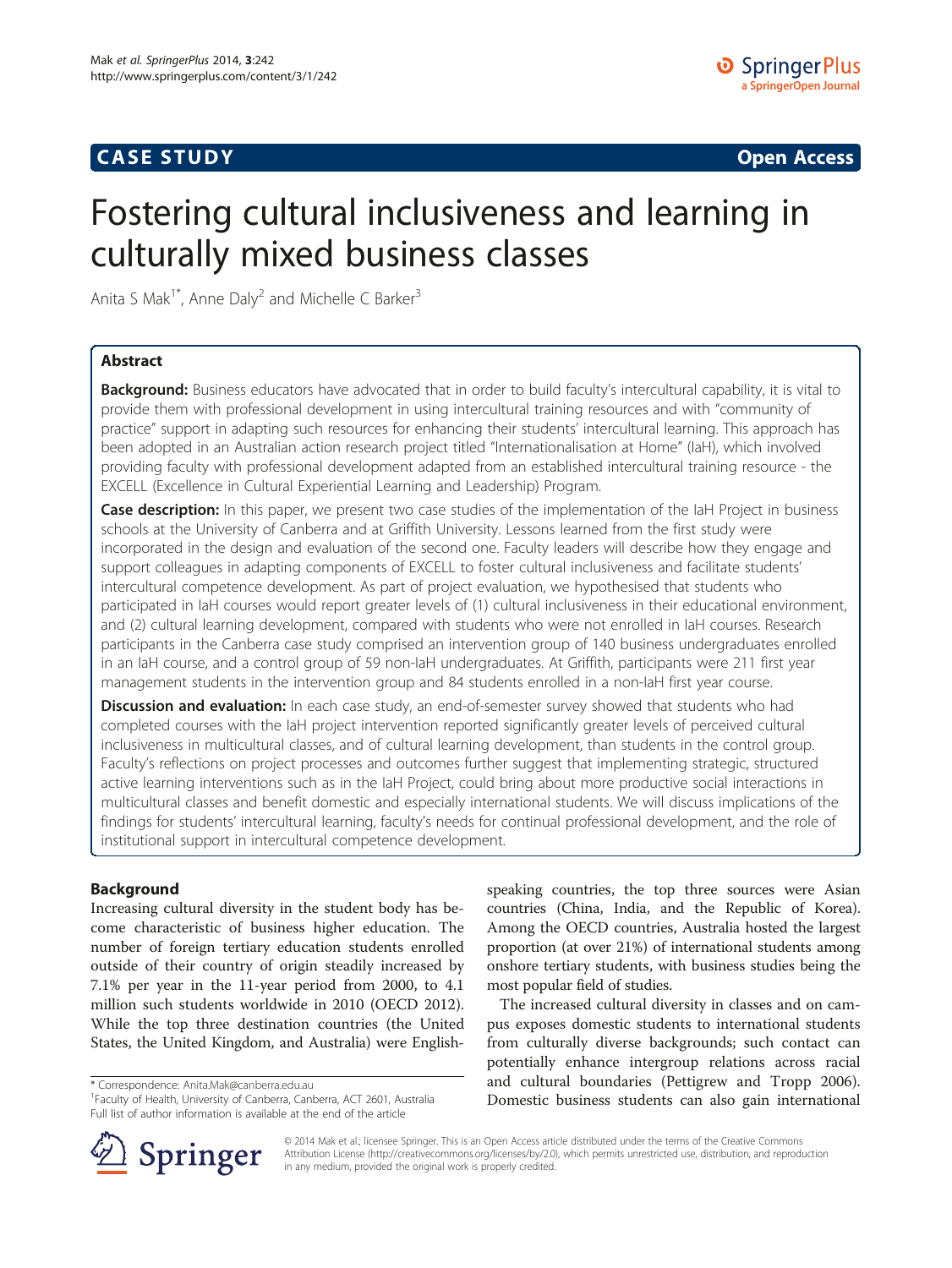perspectives and increase their intercultural knowledge and skills through interacting with international students without leaving their home university. The term "internationalisation at home" (Crowther et al. [2003](#page-10-0)) was coined to describe this process. More recently, internationalisation agendas have become prominent in universities' strategic plans (Elkin et al. [2008](#page-10-0); Mak [2010](#page-10-0)) and are reflected in graduate attributes linked to global citizenship (Lilley et al. [2014](#page-10-0)). In order for all students to achieve such desirable attributes as global citizenship, educators need to develop effective strategies to foster cultural inclusiveness and effective intercultural interactions in classrooms and on campuses (Barker and Mak [2013](#page-10-0)).

Notably, research has shown generally low levels of intercultural contact and friendships between Australianborn students and international students from diverse cultural backgrounds (Mak et al. [2014](#page-10-0); Summers and Volet [2008](#page-10-0); Volet and Ang [2012\)](#page-10-0). Being in a culturally diverse educational environment, such as in Australian higher education, does not automatically induce improvements in the quality of interactions between domestic and international students from diverse linguistic backgrounds, or increases in intercultural knowledge and skills of domestic students (Arkoudis et al. [2010](#page-10-0); Leask [2009\)](#page-10-0). Australian teachers have also observed that multicultural group work for business students, while beneficial for preparing globally aware and work ready graduates, to be particularly challenging (Woods et al. [2011](#page-11-0)). International students describe feeling devalued by domestic students in assessment groups, and frequently withdraw from participation because of lack of confidence in speaking English and understanding colloquial expressions. Domestic students often express frustration that international students only want to work with peers from their country of origin and that their contribution may detract from the quality of work produced by the group. Interestingly, there is evidence that social interactions with domestic students could facilitate international students' psychological adaptation in the host country, an important outcome for international education (Ward and Masgoret [2004;](#page-10-0) Zhang and Goodson [2011](#page-11-0)).

In a critical review of contemporary practice and research in internationalisation within business education, Caruana and Ploner ([2012](#page-10-0)) note the challenges of culturally mixed group work. They also highlight the utility of developing and extending faculty skills in managing diversity and of experiential learning for internationalisation of student outlooks. In another critical review of contemporary practice that focuses on training in intercultural competence in business education, Hall et al. ([2012](#page-10-0)) argue that intercultural competence development in students can best be viewed as a process of "intercultural learning" that involves teachers (in their role as intercultural educators) understanding themselves to be also intercultural learners and who will benefit from "the training of trainers" (see also Cushner and Mahon [2009;](#page-10-0) Paige and Goode [2009\)](#page-10-0). Hall and colleagues emphasise teachers' "important role in intervening to facilitate intercultural interaction, and to equip students with conceptual models and frameworks for reflective learning" (p. 13).

Other educators (e.g., Freeman et al. [2009](#page-10-0); Sanderson [2008](#page-10-0)) have argued that cognitive understanding of intercultural competence alone is insufficient to bring about deep intercultural learning in either teachers or their students. Moreover, Freeman and colleagues have identified a lack of literature on the "how to" in embedding intercultural competence development in business education. Consistent with the training-the-trainer approach (Hall et al. [2012](#page-10-0)), however, scholars (Caruana and Ploner [2012;](#page-10-0) Freeman et al. [2009](#page-10-0); Ward [2006\)](#page-10-0) recommend the use of existing evidence-based intercultural training resources, such as the EXCELL (Excellence in Cultural Experiential Learning and Leadership) Program, to upskill teachers to be effective intercultural educators. EXCELL focuses on developing participants' generic social competencies in communicating and working with cultural others, in several key areas of interactions - seeking help, making social contact, participation in a group, refusing a request, expressing disagreement and giving feedback. The complete training model involves building awareness and respect about participants' cultural backgrounds (the Alliance Building tool), the development of a schematic representation of verbal and non-verbal behaviours along with the cultural values underpinning the behaviours (the Cultural Mapping tool), demonstrations by facilitators of each competency, practice by participants, and coaching and feedback from facilitators about participants' skills (Mak et al. [1998](#page-10-0)). The incorporation of the full EXCELL Program in the curriculum, which generally requires six group sessions of two to three hours, was found to be effective in increasing students' social interaction skills, intercultural social self-efficacy, and time spent with people from other ethnic groups (Ho et al. [2004;](#page-10-0) Mak et al. [1999a](#page-10-0); Mak and Buckingham [2007](#page-10-0)). For further information about the EXCELL Program, refer to Mak et al. ([1999b](#page-10-0)) for its conceptual framework, and to Westwood et al. [\(2000\)](#page-10-0) for its teaching processes. Mak [\(2011\)](#page-10-0) outlines applications of EXCELL for facilitating international students' intercultural interactions.

Freeman et al. [\(2009\)](#page-10-0) have advocated that program leaders should engage communities of academics such as within the one discipline or school (as a "community of practice" approach) in embedding inclusive teaching practices and intercultural competence development in the formal curriculum, and evaluate the subsequent impact on student outcomes. Intercultural competence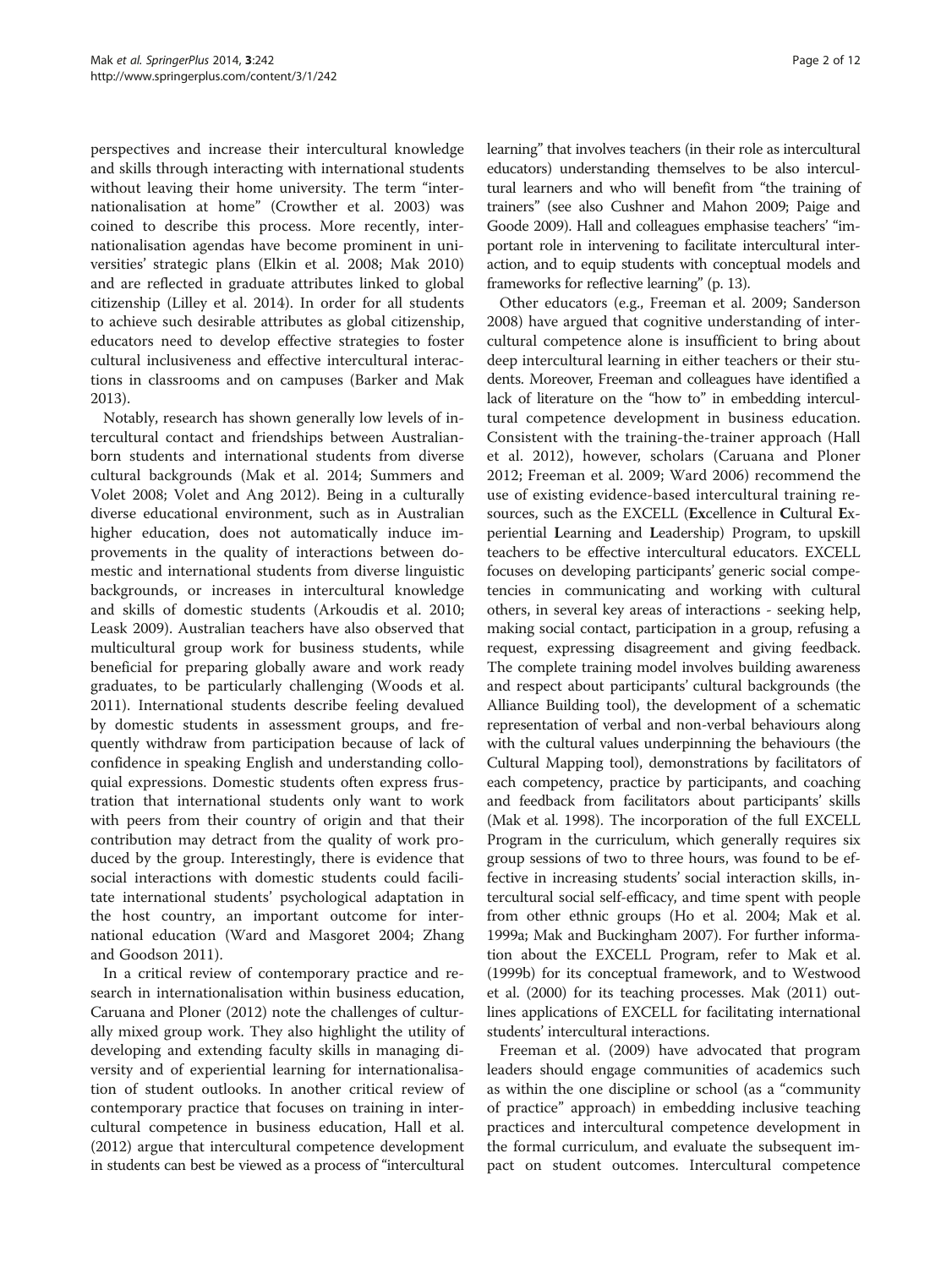development can best be understood as "a dynamic, ongoing, interactive, self-reflective learning process that transforms attitudes, skills and knowledge for effective communication and interaction across a range of cultures and contexts" (Freeman et al. [2009,](#page-10-0) p.13). The approach recommended by Freeman and colleagues has been adopted in a recently completed Australian project titled "Internationalisation at Home (IaH): Enhancing Intercultural Capabilities of Business and Health Teachers, Students, and Curricula". The two-year IaH Project (2011– 2012) was funded by the Australian Government Office for Learning and Teaching. It involved providing professional development programs based on two components of EXCELL, namely, Alliance Building and Cultural Mapping. The programs aimed to enhance academics' skills to explicitly respect and utilise cultural differences among students as part of the curriculum. For more information on the IaH Project, visit the project website at [https://](https://sites.google.com/site/internationalisationathome) [sites.google.com/site/internationalisationathome.](https://sites.google.com/site/internationalisationathome)

Alliance Building activities aim to build safety in groups and encourage participation and sharing of experiences of observations (Mak et al. [1998\)](#page-10-0). Cultural Mapping provides a schematic framework for breaking down social interactions in a given intercultural encounter into manageable phases (see [https://sites.google.com/site/internationalisatio](https://sites.google.com/site/internationalisationathome/professional-development)[nathome/professional-development](https://sites.google.com/site/internationalisationathome/professional-development) for examples of cultural maps relevant to multicultural business classes). A cultural map offers a structured and succinct description of one effective and culturally appropriate way of behaving – both verbal and nonverbal – in a given social scenario. In a pilot teaching project on which the IaH Project was based, Mak and Kennedy ([2012\)](#page-10-0) found that training faculty in the use of Alliance Building and Cultural Mapping could prepare and support them in embedding intercultural skills development in their teaching. For example, an accounting academic implemented an experiential Alliance Building activity called the Name Game. Pairs of students engaged initially in a structured sharing of information about each other's names and cultures and later shared this discussion with the entire class. These activities taught students how to talk to peers from different cultural groups and how to validate each individual's cultural origins.

In this paper, we present two case studies of the implementation of the IaH Project in business schools in Canberra and South East Queensland. The overall IaH Project was based on the action research cycle framework of planning, acting, observing, and reflecting. Collaborative action research involves participants sharing common interests, working together to innovate, reform the curriculum, and to evaluate and reflect on their processes (Haggarty and Postlethwaite [2003\)](#page-10-0). Lessons learned from the trial implementation of the project at the Faculty of Business, Government, and Law at the University of Canberra, were incorporated in the design and evaluation of the trial at Griffith Business School at Griffith University in Queensland.

# The Internationalisation at Home (IaH) Project in business schools

Building on previous work by Mak and Kennedy ([2012](#page-10-0)) and Freeman et al. ([2009](#page-10-0)), the IaH Project aimed to internationalise the learning and teaching practices of business and health higher education, through intercultural capacity-building of teachers, international students, and domestic students. The initial phases of the project involved consulting stakeholder groups and conduct of subsequent professional development at two Australian business schools (see Mak et al. [2013\)](#page-10-0). Analyses of focus groups with business professionals, faculty, domestic students, and international students, generated recurrent challenging intercultural social scenarios (or critical incident scenarios) in business classes and workplaces. These real-life scenarios were used in a professional development workshop on Building Intercultural Competencies for faculty at the business schools. Mak et al. [\(2013\)](#page-10-0) report how the workshop incorporated the stakeholder-generated scenarios with the EXCELL Alliance Building and Cultural Mapping tools, and the positive end-of-workshop evaluation by participating business faculty.

Following the workshops, a faculty leader in each of the business schools set up a Learning Circle in Intercultural Skills, to support workshop participants and other colleagues to adapt the workshop training in the use of one or both of the EXCELL tools, for embedding intercultural competence development in their pedagogy and curriculum development. The Learning Circle provided a forum for academics to share the initiatives they were implementing, to draw on each other's experience, and to reflect on the successes and challenges of their interventions.

In each of the case studies below, the Learning Circle leader will report its community of practice processes and outcomes in the relevant institutional contexts. The focus will be on curriculum change outcomes undertaken by Learning Circle members and particularly on the associated student outcomes.

We will report student outcomes in intercultural competence development using two indicators – students' perceived cultural inclusiveness of their educational environment and their personal cultural learning development. Cultural inclusiveness is an educational environmental condition that recognises and values diversity, and enables the world views of all students to be expressed through teaching and learning (McLoughlin [2011](#page-10-0)), thus contributing to increasing acceptance and interactions among students from diverse cultures (Thompson and Byrnes [2011](#page-10-0)). Student perceptions of their cultural learning development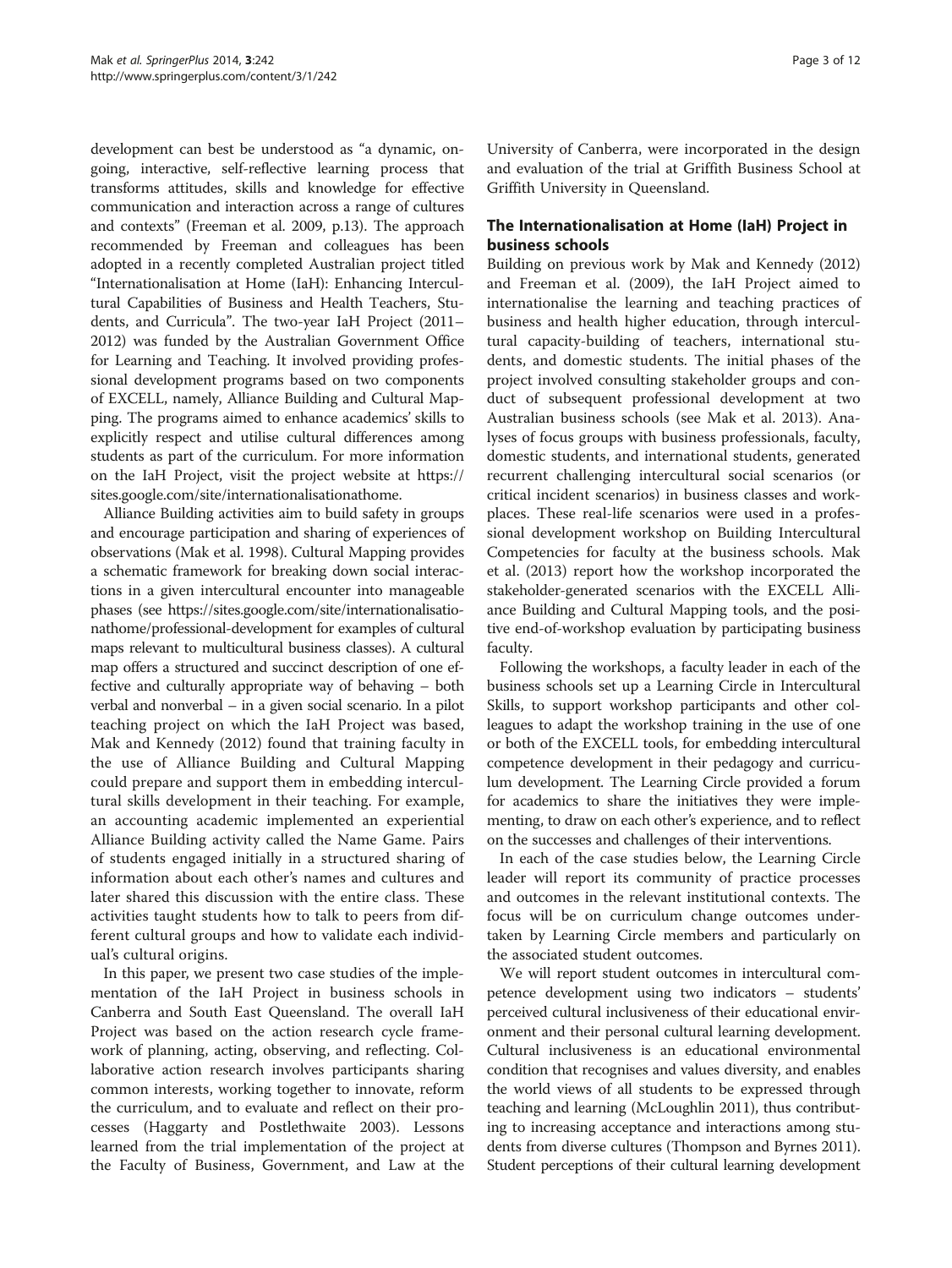<span id="page-3-0"></span>from undertaking a component of a program of studies, provide an indicator of their personal intercultural competence attainment linked to the formal curriculum. The present report will include results from testing two hypotheses about the efficacy of the IaH Project in terms of students' perceptions of cultural inclusiveness and their cultural learning development.

Then, in the [Discussion](#page-8-0) section, we will draw on the findings from the case studies to evaluate the project outcomes and lessons for business higher education. We will discuss the implications of the findings for students' intercultural learning, continual professional development for faculty, and institutional support needed for embedding intercultural competence development.

# Hypotheses and methodology for evaluating student outcomes in each case study

As part of the project evaluation on student outcomes, we hypothesised that students who participated in the IaH courses (that is, units or subjects that make up a program of study) would report stronger levels of cultural inclusiveness in their educational environment (H1), and greater personal cultural learning development (H2), compared with students who were not enrolled in IaH courses.

## Method and procedure

After obtaining approval from the Human Research Ethics Committees at the University of Canberra and at Griffith University, we recruited student volunteers in both IaH and non-IaH classes to participate in an anonymous cross-sectional end-of-semester survey on students' educational and intercultural experiences that took under 10 minutes to complete. The survey comprised a demographic section (including sex, age, relevant course enrolment, and residential status), as well as measures of perceived cultural inclusiveness and cultural learning development.

A 7-item measure on students' perceptions of cultural inclusiveness in multicultural classes was adapted from

Ward and Masgoret [2004](#page-10-0) (see Table 1 for the items). The survey also included a 12-item measure of cultural learning development (see Table [2](#page-4-0)), with three items adapted from Mak [\(2012](#page-10-0)), six items adapted from MacNab and Worthley [\(2012](#page-10-0)), and three additional items composed by the first author. Items on both measures were presented as five-point rating scales, ranging from  $1 =$  Strongly Agree, to 5 = Strongly Disagree. In this project, both scales attained satisfactory internal consistency, with reliability coefficients of 0.81 and 0.95, respectively. Moreover, a factor analysis conducted with all 19 items (using the principal component extraction method with oblimin rotation) yielded two factors, with 7 items loaded on a single factor of cultural inclusiveness, and 12 items loaded on another factor of cultural learning development, suggesting construct validity.

Using purposive sampling methods, participants were recruited from university classes with the permission of relevant course convenors. Depending on convenors' preferences, students accessed the anonymous questionnaire either via a web link to a Qualtrics survey, or were invited to complete hard copies of the survey distributed in class. We also provided the option of returning completed paper surveys to the principal researcher using pre-paid envelopes. Students participating in the survey could choose to go into a lucky draw for a \$100 shopping voucher, via either a separate web page (on Qualtrics) or a separate page distributed with the paper surveys in order to preserve anonymity.

## Case1: Faculty of Business, Government, & Law, University of Canberra

In common with business programs around Australia, there have been substantial changes in the composition of the student body in business degrees at the Faculty of Business, Government, and Law (BGL) at the University of Canberra. At the undergraduate level, about 40 per cent of BGL students are international students and the vast majority are from non-English-speaking backgrounds, with China, India and other Asian countries

Table 1 Perceived cultural inclusiveness among undergraduates in intervention and control groups (in% strongly agreed or agreed)

| Statement on perceived cultural inclusiveness                                             | Canberra     |         | Griffith     |         |
|-------------------------------------------------------------------------------------------|--------------|---------|--------------|---------|
|                                                                                           | Intervention | Control | Intervention | Control |
| 1. My teachers encourage contact between students from different cultural backgrounds.    | 92.1         | 50.0    | 67.8         | 41.0    |
| 2. My teachers make special efforts to help international students.                       | 66.4         | 51.7    | 56.4         | 37.3    |
| 3. Cultural differences are respected in my university.                                   | 82.1         | 70.7    | 84.4         | 54.9    |
| 4. My teachers understand the problems of international students.                         | 68.6         | 59.6    | 65.7         | 43.4    |
| 5. In my classes, there are opportunities for students to learn about different cultures. | 67.9         | 43.1    | 61.6         | 45.8    |
| 6. My classmates are accepting of cultural differences.                                   | 71.4         | 66.7    | 78.2         | 51.8    |
| 7. Students from different cultural groups work well with each other in my classes.       | 64.3         | 51.7    | 62.6         | 36.1    |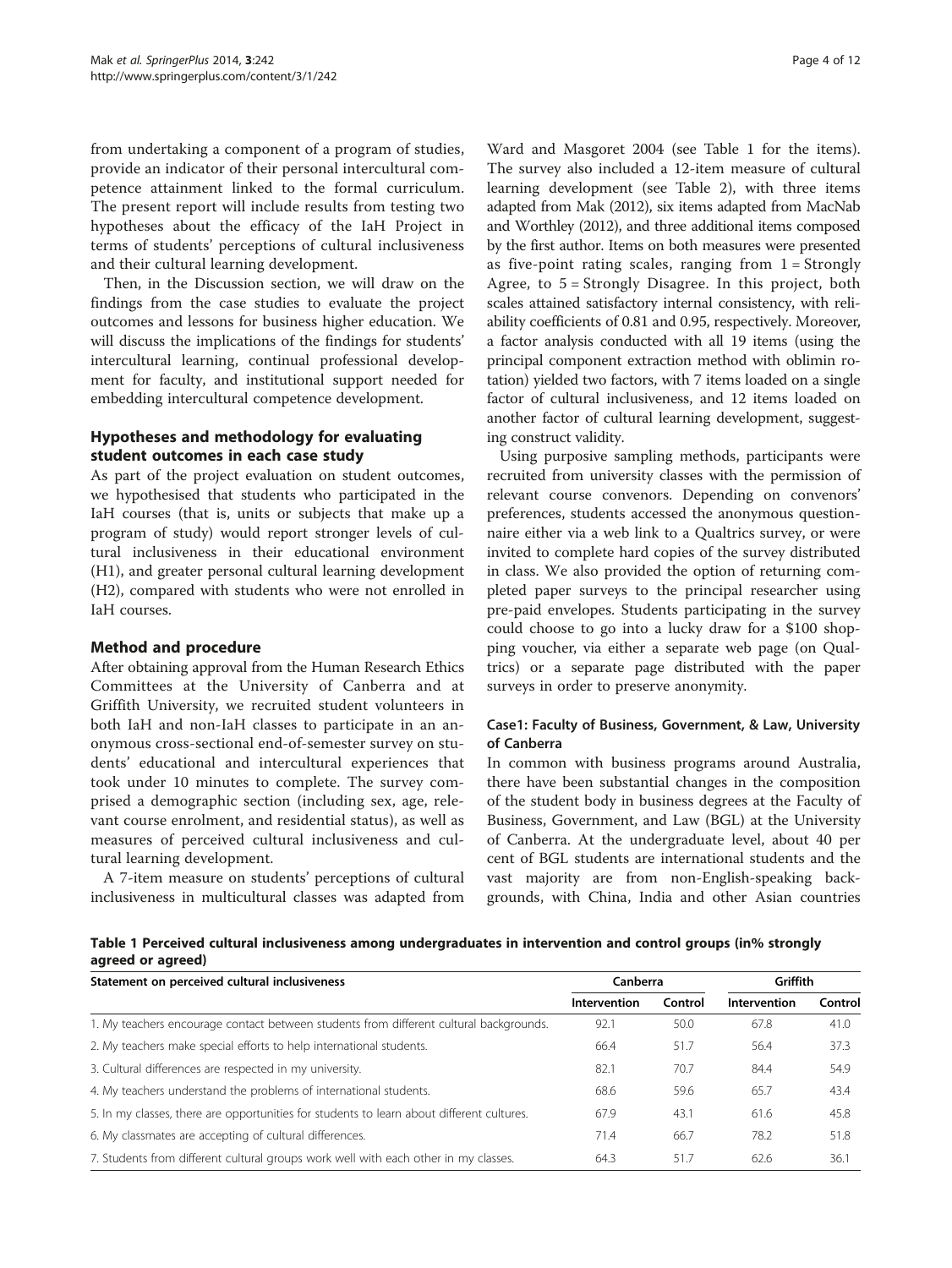| Statement on cultural learning                                                                                                  | Canberra |      | Griffith                                  |      |
|---------------------------------------------------------------------------------------------------------------------------------|----------|------|-------------------------------------------|------|
|                                                                                                                                 |          |      | Intervention Control Intervention Control |      |
| 1. I have developed a greater awareness of cultural diversity.                                                                  | 72.9     | 39.0 | 64.3                                      | 48.8 |
| 2. I have developed a better understanding of cross-cultural interpersonal skills.                                              | 69.3     | 44.1 | 65.7                                      | 59.5 |
| 3. I have gained awareness of the role of culture in my chosen field of study.                                                  | 65.0     | 45.8 | 68.6                                      | 59.0 |
| 4. I am now more conscious of the cultural knowledge I use when interacting with people with<br>different cultural backgrounds. | 68.6     | 54.2 | 69.0                                      | 54.8 |
| 5. I am now more conscious of the cultural knowledge I apply to cross-cultural interactions.                                    | 66.4     | 42.4 | 64.4                                      | 53.0 |
| 6. I am better prepared to adjust my cultural knowledge as I interact with people from an<br>unfamiliar culture.                | 63.6     | 50.8 | 68.6                                      | 57.1 |
| 7. I am now better equipped to enjoy living in cultures that are unfamiliar to me.                                              | 62.9     | 54.2 | 54.8                                      | 52.4 |
| 8. I am now more confident that I could socialise with locals in a culture that is unfamiliar.                                  | 65.0     | 53.4 | 56.0                                      | 51.2 |
| 9. I am now more certain that I could deal better with adjusting to a culture that is new to me.                                | 70.7     | 45.8 | 59.5                                      | 51.8 |
| 9. I have become more confident with communicating with people from culturally different<br>backgrounds.                        | 68.6     | 52.5 | 61.4                                      | 52.4 |
| 10. I have become more ready to make social contact with culturally different others.                                           | 69.3     | 45.8 | 62.4                                      | 47.6 |
| 11. I have become more comfortable participating in multicultural groups.                                                       | 67.9     | 52.5 | 6                                         | 47.6 |

#### <span id="page-4-0"></span>Table 2 Cultural learning development among undergraduates in intervention and control groups (in% strongly agreed or agreed)

being the major sources. The recognition of the challenges and opportunities arising in a multicultural classroom was an important reason for BGL agreeing to join the IaH project. While there had been previous workshops and discussion about internationalisation within BGL, there had been limited systematic efforts to promote intercultural understanding both within and outside the classroom. The IaH project offered an opportunity to develop ideas and practical solutions on this important topic within BGL.

#### IaH processes at BGL in Canberra

While progress on the project within BGL was informed by what was going on elsewhere in the project through meetings, teleconferencing and access to resources on the web, the implementation of this action research project was determined by the interest and commitment of people within BGL. The successful professional development workshop described earlier was followed by an invitation to all business faculty, both permanent and casual, to join a Learning Circle in Intercultural Skills with a focus on internationalisation and developing a community of practice surrounding this important topic.

The Learning Circle met two to three times each semester over an 18 month period and had a total of about 20 participants though some were more regular attendees than others. Participants at each meeting were invited to discuss current issues they were facing and to contribute ideas and practical solutions. There was a particularly strong representation from the accounting discipline, perhaps not surprising given the large proportion of international students enrolled in accounting programs. In the

early Learning Circle meetings, there was considerable discussion of the literature that emphasises the importance of establishing a social context which is conducive to the development of generic skills (Atkinson et al. [2000](#page-10-0); Billing [2007](#page-10-0)). The significance of promoting intercultural communication skills as a requirement for functioning successfully in the globalised world has been widely acknowledged in the business education literature (Freeman et al. [2009](#page-10-0)). The issues raised by this literature, especially in relation to the implementation of these ideas in the classroom, were actively debated.

Arising from these discussions, a core group of academics in accounting and construction management decided to develop learning and teaching strategies aimed at promoting intercultural connections among students. The results presented here will focus on curricular changes and outcomes in two undergraduate courses with mostly second year students. The intervention focussed on alliance building between students with different cultural backgrounds, and was implemented in one accounting course and one construction management course in Semester 2, 2011, by two Learning Circle members who closely supported each other in the curriculum development process.

In both courses, academics used Alliance Building activities (from the professional development workshop) in the first tutorial session, to acknowledge the cultural diversity resources in the class, validate the diverse cultural backgrounds of individual students, and encourage participation and sharing in small and large groups. This set the scene for equal status and cooperative multicultural group work right from the beginning. As well, an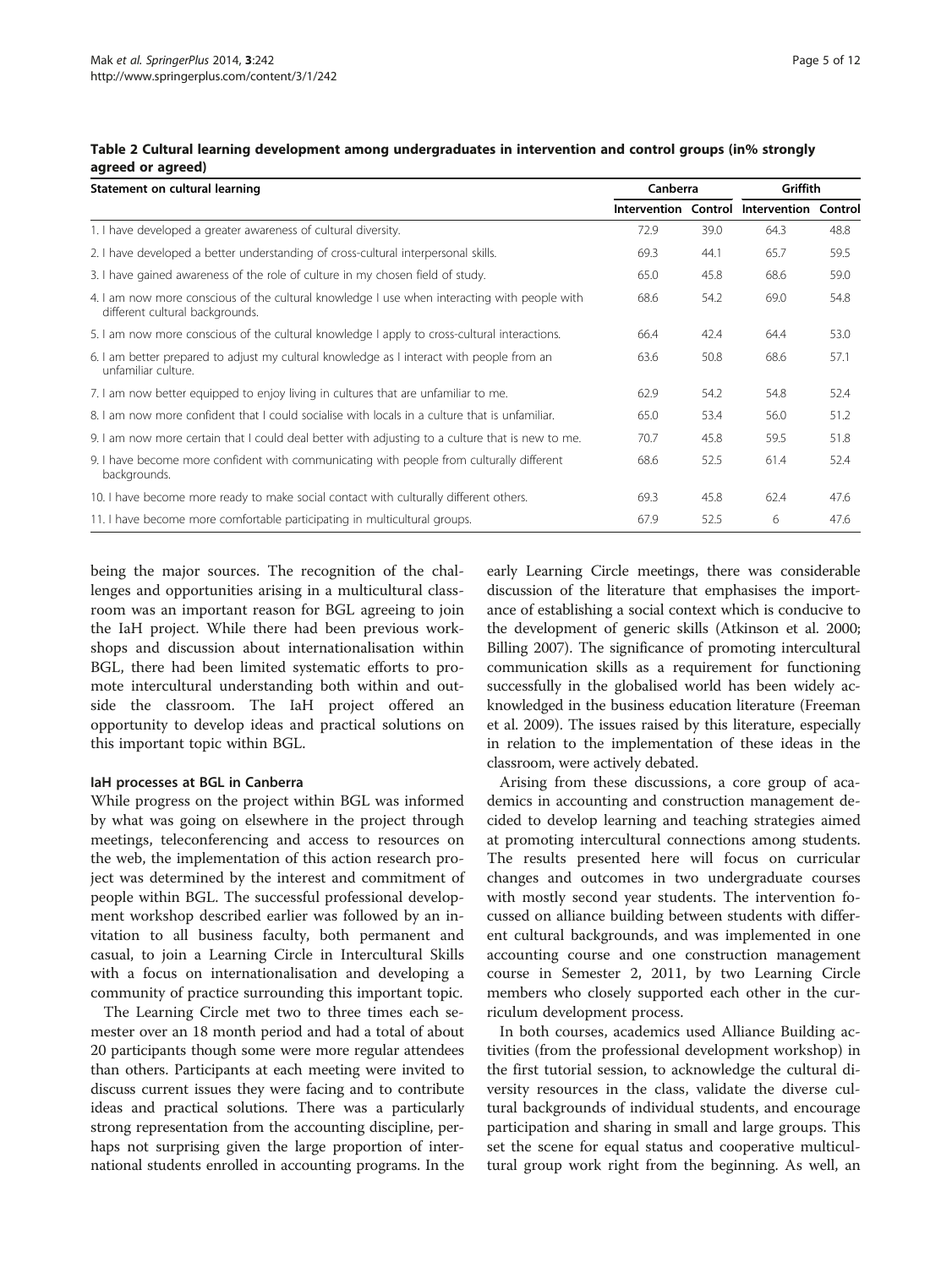Academic Skills Program specialist was brought into the classes to talk about working in groups, writing reflective journals, and the time management of group projects.

In the accounting course, students were assigned to work in multicultural groups on a group assignment and in their tutorials. These culturally mixed groups comprising international and domestic students came to be referred to as "rainbow" groups. Students submitted a reflective journal along with their assignments describing the factors that had helped or hindered in communication across cultures in completing their assignments and tutorial work. They were given broad questions on the way their groups had functioned to be addressed in their reflective journals.

Given the narrower range of cultural backgrounds in the construction management course, the classroom activities focussed more on encouraging students to think outside their own experiences and consider alternative world views of particular issues. These students also submitted a reflective journal in which they had been asked to show the development of their ideas about the role of globalisation and cultural diversity in their professional practice.

In the current paper, we focus on evaluation of quantitative student outcomes based on an end-of-semester survey. The qualitative analyses of students' learning journals are in progress and will not be included here.

# Project evaluation of Canberra student outcomes Method

The student participants in the Canberra case study consisted of an intervention group of 140 business undergraduates who were enrolled in courses participating in the IaH Project. Students  $(n = 59)$  from two non-IaH undergraduate courses (another accounting course and a tourism course) provided a control group for the evaluation.

The IaH group consisted of 63 males and 77 females, with age ranging from 19 to 48 years  $(M = 24.07, SD =$ 5.14). There were 53 domestic students, 86 international students (or 61.4% of the sample), and one person with unidentified residential status. The non-IaH group consisted of 30 males and 28 females (and one with unidentified gender), with age ranging from 18 to 55 years ( $M =$ 24.31,  $SD = 6.70$ ). There were 39 domestic students and 20 international students (or 33.9% of the respondents).

## Canberra results on perceived cultural inclusiveness

Table [1](#page-3-0) lists the percentage of students agreeing with each of the seven statements on perceived cultural inclusiveness, for the IaH and non-IaH groups separately, and for each of the business schools.

As can be seen from Table [1,](#page-3-0) in Canberra, IaH business undergraduates consistently reported numerically higher percentages of agreement on each of the statements on

perceived cultural inclusiveness, than those among non-IaH undergraduates. Among the IaH students, over two thirds perceived their educational environment to be characterised by teachers encouraging contact between students from different cultural backgrounds, cultural differences being respected in their university, teachers understanding the problems of international students, opportunities in classes for students to learn about different cultures, and classmates being accepting of cultural differences.

We did not find any gender differences in the scaled perceived cultural inclusiveness scores, or any association between age and perceived cultural inclusiveness scores. Hence we ruled out including gender and age as covariates in subsequent analyses testing H1.

As a whole, Canberra business undergraduates enrolled in IaH courses reported statistically more culturally inclusive educational climate  $(M = 3.84, SD = 0.54)$ , compared with students in the control group ( $M = 3.52$ ,  $SD = 0.72$ , t (83.99) = 3.05, p = .003, Hedges' g = .54. This was a medium effect size.

#### Canberra results on cultural learning development

Table [2](#page-4-0) lists the percentage of students agreeing with each of the 12 statements on personal cultural learning development, for the IaH and non-IaH groups separately, and for Canberra and Griffith separately.

As can be seen from Table [2,](#page-4-0) in Canberra, IaH business undergraduates consistently reported numerically higher percentages of agreement on each of the statements on cultural learning development, than those among non-IaH undergraduates. Among the IaH students, over two thirds reported having developed a greater awareness of cultural diversity and a better understanding of cross-cultural interpersonal skills, being more conscious of using cultural knowledge in interacting with people with different cultural backgrounds, being more certain about dealing with adjusting to a new culture, becoming more confident with communicating with people from culturally different backgrounds, becoming more ready to make social contact with culturally different others, and becoming more comfortable participating in multicultural groups.

We did not find any gender differences in the scaled scores of cultural learning development, or any association between age and the cultural learning development scores. Hence we ruled out including gender and age as covariates in subsequent analyses testing H2.

As a whole, Canberra business undergraduates enrolled in IaH courses reported statistically higher levels of cultural learning from participating  $(M = 3.73, SD = 0.65)$ , compared with students in the control group  $(M = 3.44,$  $SD = 0.75$ ), t (197) = 2.92, p = .004, Hedges' g = .46. This was a small to medium effect size.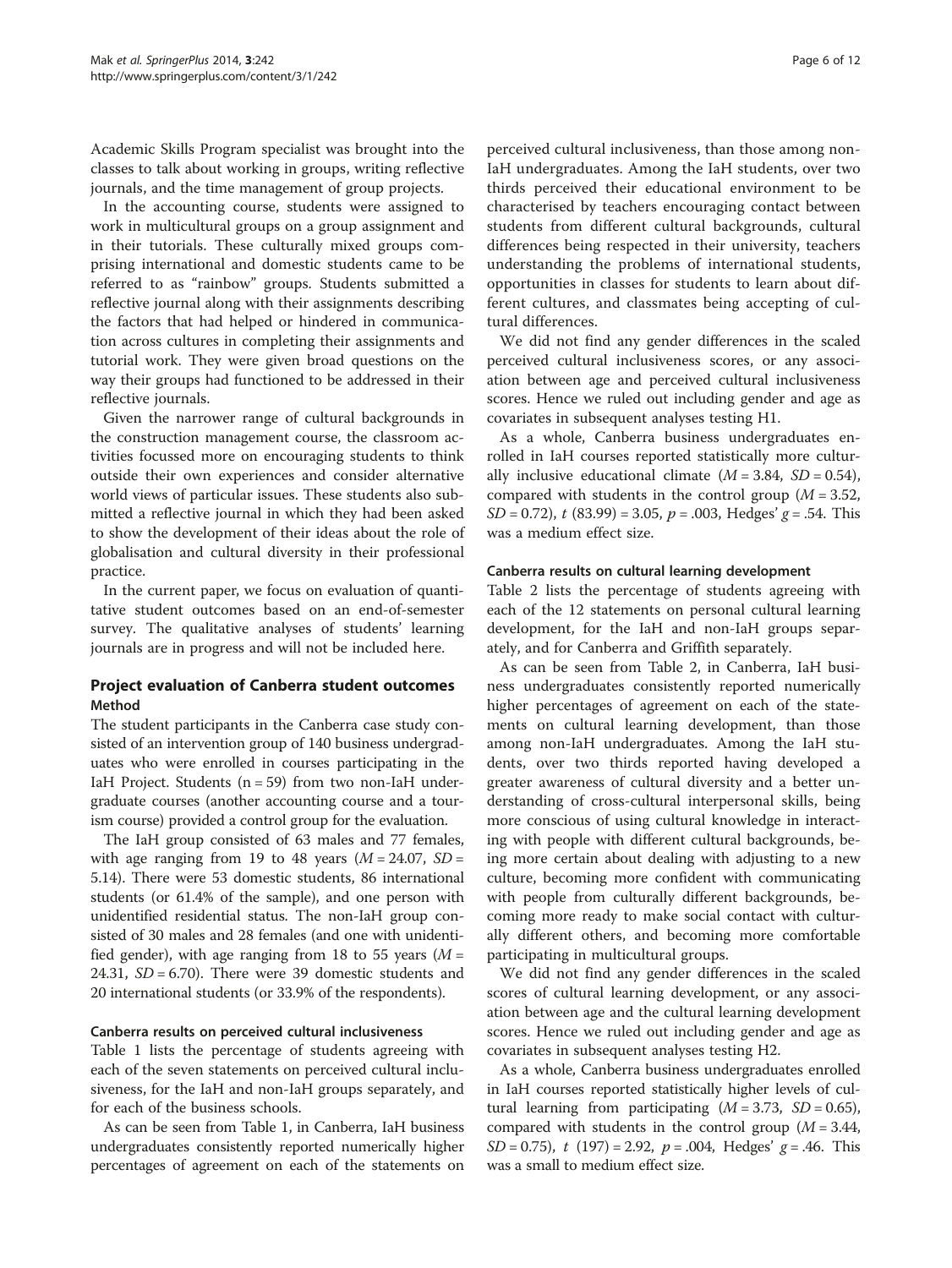#### Lessons shared in Canberra Learning Circles

In Learning Circle meetings, academics who instituted the curriculum changes reported that most of the students' learning journal entries, especially from international students, reflected positive learning experiences. Students stressed the benefits of working with other students outside their cultural group. But they found the group projects challenging because of difficulties in communication arising from language and cultural barriers and individual personality issues. Regular meetings and patience in dealing with other group members were important. Students who had English as a second language found that asynchronous communication technologies such as email and text messages were a preferable way to communicate as it gave them time to reflect on the content of the communication.

The few negative comments on the experience were from domestic students who felt that the whole theme of internationalisation was being given too much emphasis and that they were already experienced in multicultural communication.

The initial positive outcomes from the intervention have encouraged the academics involved to continue with the IaH interventions in their classes in 2012 and 2013. During this two-year period, these academics have further shared their curriculum innovations and outcomes at BGL- and institution-based teaching and learning workshops and at two (one national and one international) conferences in higher education. The dissemination of these encouraging results has prompted other BGL faculty to adopt some of these teaching strategies and there is now a clear recognition within BGL of the importance of validating students' diverse cultural backgrounds within the classroom and generally on campus.

#### Case 2: Griffith Business School

The Griffith Business School (GBS) has approximately 8,000 students on four campuses in South East Queensland, of whom approximately 3,000 are international students. They come from countries including China, India, Taiwan, Saudi Arabia, and Scandinavia. GBS is an active partner in the Globally Responsible Leadership Initiative, a signatory to the United Nations (UN) Principles for Responsible Management Education and the UN Global Compact. This engagement demonstrates the School's strong commitment to core values including embracing diversity and demonstrating respect for people of different backgrounds and points of view, and preparing global citizens, with a special focus on the Asia-Pacific Region.

Many GBS academics were cognisant of the highly multicultural nature of the student cohort in their classrooms but were often at a loss about how best to engage students, especially in group work assessment tasks. The two-year IaH Project represented an opportunity to reinvigorate

academics' interest in intercultural learning and teaching pedagogies and to present them with a time-limited initiative in which to engage.

#### IaH project processes at Griffith Business School

As described in the Canberra case, GBS lecturers and sessional tutors who attended the professional development workshop were invited to contribute to an ongoing Learning Circle in Intercultural Skills. An informal peer support atmosphere was developed where Learning Circle members critiqued and celebrated their teaching strategies. Initially, the Learning Circle was attended by academics who shared a general interest in the topic but were not involved directly in implementing curricular changes. Owing to workload and time pressure, their attendance waned over time, leaving only those academics who had elected to participate in the design, delivery, and evaluation of IaH interventions. Formal Learning Circle meetings were held at least once every semester, over an 18-month period. Informal communication about the project occurred between members and the faculty leader on an almost weekly basis in the semester when the curriculum changes were first introduced.

Discussions in the Learning Circle generated particular interest from academics teaching into a compulsory first year management course taught each semester across three campuses of the university. The primary focus of weekly tutorials in this course was participating in and leading problem-based group discussions. Academics found these tasks to be very challenging for introverted students and students from culturally and linguistically diverse backgrounds. Interaction between domestic and international students was a particularly challenging aspect of tutorials for both tutors and students. This was exacerbated because 25% of course assessment was based on students' ability to participate and lead case analysis and discussion in small groups of three to four students who met weekly in tutorials.

On hearing about Canberra BGL's success in using EXCELL Alliance Building in multicultural group work linked to assessments, GBS Learning Circle members became interested in exploring how the use of both Alliance Building and Cultural Mapping tools might benefit their first year management students in participating in and leading problem-based group discussion. During GBS Learning Circle meetings, it became evident that academics and particularly sessional tutors welcomed the opportunity for further professional development in the use of these tools. The one-day workshop program did not allow sufficient time for the academics to fully understand the tools, experiment with them, and reflect on how they could be incorporated.

As a result, an additional three-hour professional development workshop on the use of the EXCELL tools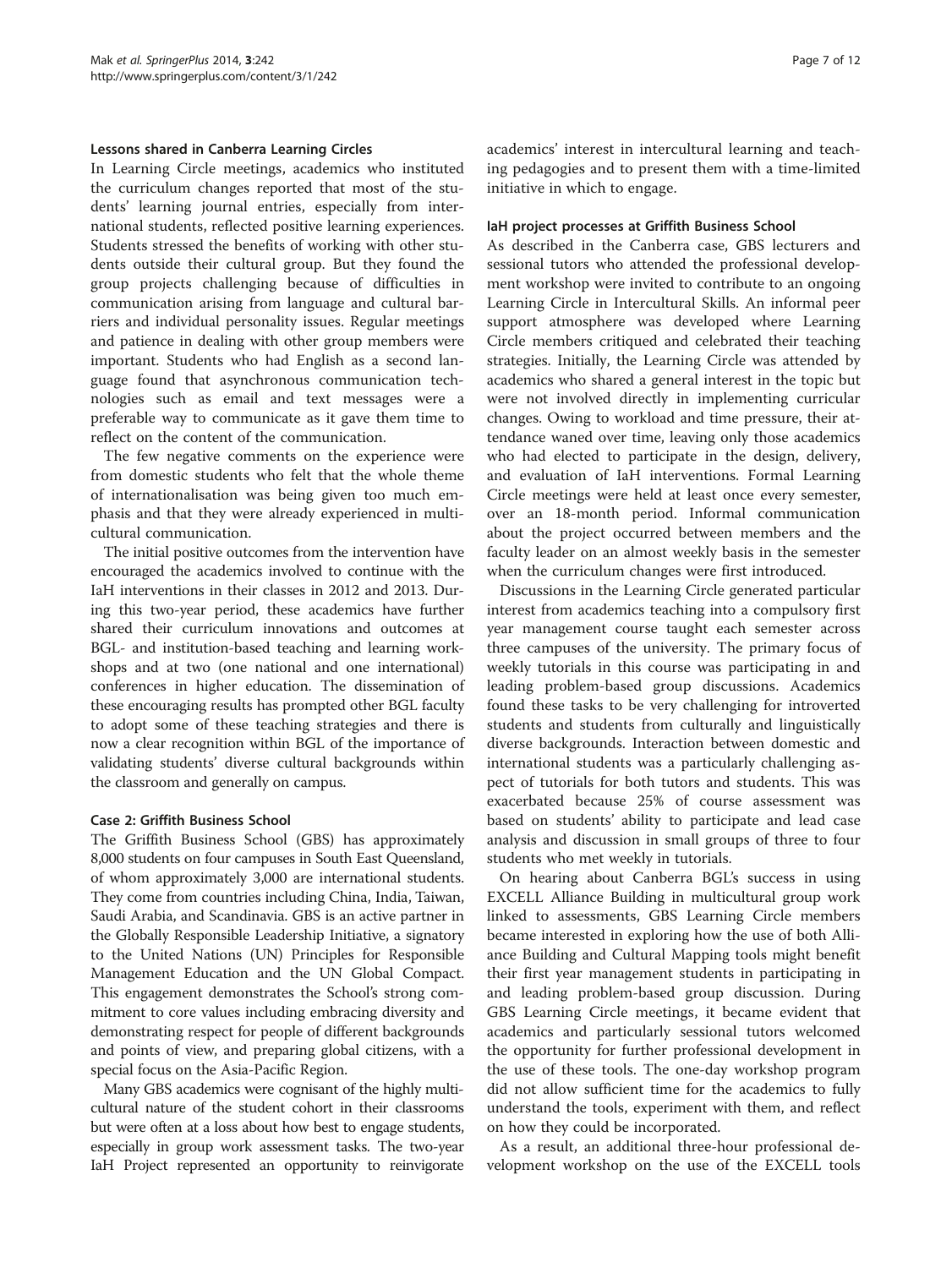was offered to sessional tutors. The workshop focused on how Alliance Building activities could be used in the first tutorial of the semester as part of "Getting to Know You", and how the Cultural Mapping method could be integrated in Weeks three and four of the semester (related to the group work assessment task). Cultural Mapping could provide a structured, modelled approach to teaching group participation and leading skills to students, especially international students from culturally and linguistically diverse backgrounds.

The Griffith student outcomes presented here will focus on those in the first year management course in Semester 1, 2012. Based on lessons from evaluating Canberra student outcomes, we attempted to minimise confounding from different year levels by recruiting our control group from another large first year course at Griffith University. This way, we also hoped to be able to recruit a sufficiently large comparison group, to allow for sub-group analyses for domestic and international students separately.

# Project evaluation of Griffith student outcomes Method

Students from two Griffith courses – an introductory GBS course (in management) that was part of the IaH Project  $(n = 211)$  and a non-IaH introductory course in tourism  $(n = 84)$  - responded to a survey about their student experience.

The IaH sample comprised 91 males and 118 females, aged from 17 to 64 years  $(M = 23.70, SD = 6.89)$ . There were 177 domestic students and 34 international students (or 17% of the respondents).

The non-IaH sample comprised 29 male and 52 female respondents, aged from 17 to 44 years  $(M = 21.14, SD =$ 4.33). There were 48 domestic students and 36 international students (or 60.2% of the respondents).

Owing to the differing percentages of international students in the IaH and non-IaH groups in this case study, and the sufficiently large sub-sample size, we conducted between-groups analyses for the sample as a whole, as well as for domestic and international students separately.

## Griffith results on perceived cultural inclusiveness

As can be seen from Table [1,](#page-3-0) Griffith IaH first year undergraduates consistently reported numerically higher percentages of agreement on each of the statements on perceived cultural inclusiveness, than those first year students from the control group. Among the IaH students, over two thirds perceived their educational environment to be characterized by teachers encouraging contact between students from different cultural backgrounds, cultural differences being respected in their university, and classmates being accepting of cultural differences.

As a whole, at Griffith University, first year students  $(n = 211)$  in the IaH course reported statistically higher levels of cultural inclusiveness from participating in the course  $(M = 2.17, SD = 0.82)$ , compared with students  $(n = 83)$  enrolled in the control group  $(M = 2.64, SD =$ 0.68),  $t$  (292) = -4.59,  $p < .001$ , Hedges'  $g = -0.60$ . This represented a medium to large effect size.

In sub-group analysis, domestic Griffith University students in the IaH course  $(n = 177)$  reported statistically higher levels of cultural inclusiveness  $(M = 2.15, SD = 0.82)$ , compared with domestic students  $(n = 47)$  in the control group  $(M = 2.42, SD = 0.57), t (103.35) = -2.63, p = .01,$ Hedges'  $g = -0.35$ . This represented a small to medium effect size.

International students enrolled in the IaH course  $(n =$ 34) reported statistically higher levels of cultural inclusiveness ( $M = 2.29$ ,  $SD = 0.80$ ), than did international students ( $n = 36$ ) in the control group ( $M = 2.92$ ,  $SD = .73$ ), t (68) =  $-3.477$ ,  $p < .01$ , Hedges'  $g = -0.84$ . This was a large effect size.

#### Griffith results on cultural learning development

As can be seen from Table [2,](#page-4-0) first year Griffith IaH students consistently reported numerically higher percentages of agreement on each of the statements on personal cultural learning development, than those among non-IaH first year students. Among the IaH students, over two thirds reported having gained greater awareness of the role of culture in their chosen field of study, being more conscious of using cultural knowledge in interacting with people with different cultural backgrounds, being better prepared to adjust their cultural knowledge as they interact with people from an unfamiliar culture, and becoming more comfortable participating in multicultural groups.

As a whole, Griffith IaH students  $(n = 210)$  reported higher levels of cultural learning from participating in the course  $(M = 2.27, SD = 0.76)$ , compared with students ( $n = 84$ ) in the control group ( $M = 2.44$ ,  $SD = 0.66$ ), t (292) =  $-1.81$ , Hedges'  $g = -0.23$ . This represented a small effect size, and the  $t$  test result was statistically significant only when a one-tailed test was used,  $p = .036$ .

Sub-group analysis revealed that domestic Griffith students enrolled in the IaH course ( $n = 176$ ) did not report statistically higher levels of cultural learning from participating in the course ( $M = 2.28$ ,  $SD = 0.78$ ), compared with domestic students  $(n = 48)$  in the control group  $(M = 2.33, SD = 0.71), t (222) = -0.36, Hedges' g = -0.07.$ This suggests a statistically insignificant effect.

In contrast, Griffith international students in the IaH course ( $n = 34$ ) reported statistically higher levels of cultural learning from participating in classes  $(M = 2.17)$ ,  $SD = 0.66$ ), than did international students (*n* = 36) in the control group ( $M = 2.58$ ,  $SD = 0.57$ ),  $t(68) = -2.80$ ,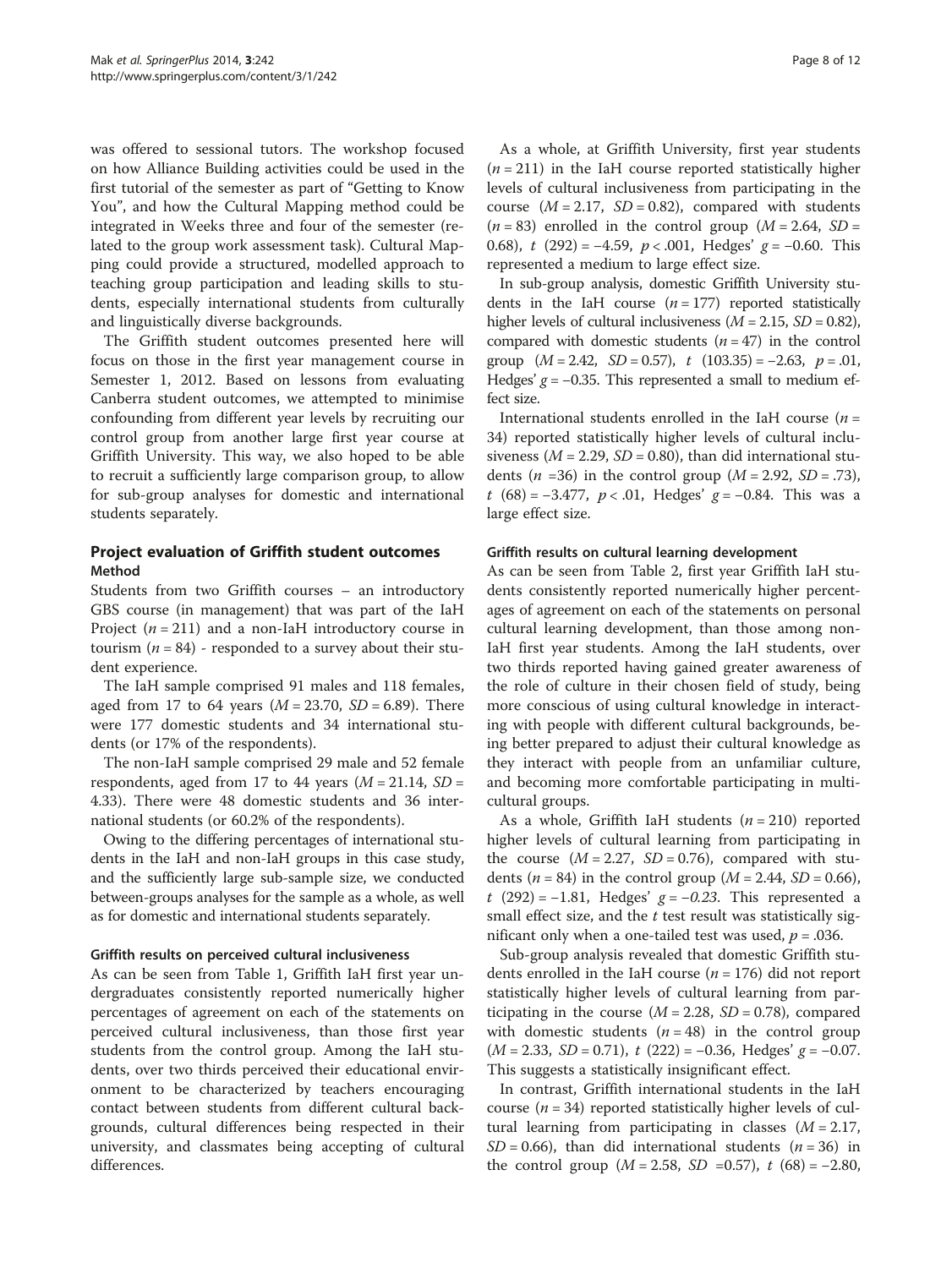<span id="page-8-0"></span> $p = .008$ ,  $g = -0.68$ . This represented a medium to large effect size.

#### Lessons shared in Griffith Learning Circles

Learning Circle members shared their reflections about how the use of an Alliance Building activity around the cultural origins of every student's name has turned what might otherwise be a routine "Getting to Know You" exercise, into an enjoyable, surprisingly instructive way to learn about cultures and cultural differences. The abstract concept of culture becomes far more real and personal, and cross-cultural comparisons become possible. Academics reported that even those tutors who were not able to attend either of the professional development opportunities were able to learn to debrief the exercise quite easily.

Academics reflected on the Cultural Mapping tool as a very useful tool to teach group participation and group leadership skills. The written step-by-step maps acted as visual models to help first year students remember appropriate verbal and non-verbal communication strategies. Informally and in end-of-course evaluations, students reported they had a positive experience in tutorials and many stated they experienced more cooperative peer interactions when involved in small group class discussions.

After learning from academics involved in the IaH course, two other members of the Learning Circle decided to use the Alliance Building and Cultural Mapping tools in a third year intercultural management course in two modalities – on-campus and online - in subsequent teaching periods. Alliance Building activities were built into the first tutorial (on-campus) and in the first online module. Students were taught to apply the Cultural Mapping tool in intercultural case studies where communication breakdown was evident. For example, maps were developed to address how to give feedback to an employee whose behaviour was culturally inappropriate. Adaptation of the tools and evaluation of their impact on students' learning in this third year course is the focus of ongoing analysis.

## Discussion and evaluation

In both case studies, faculty reported considerable challenges in teaching multicultural classes and engaging domestic and international students in group work. In line with previous research (Woods et al. [2011\)](#page-11-0), these challenges included issues around English competence and reticence about collaborating in assessment groups. However, Learning Circle members have observed that collaborating with colleagues to implement strategic, structured active learning interventions such as those based on EXCELL Alliance Building and Cultural Mapping tools, could bring about more productive social

interactions in group discussion and completing group assignments in culturally mixed classes.

## Positive student outcomes especially for international students

For each of the case studies, results from student surveys showed that students who had completed courses that were part of the IaH project intervention reported significantly greater overall perceived cultural inclusiveness in multicultural classes, compared with students in the control group. Students in the IaH intervention group reported significantly greater levels of cultural learning development than students in the nonintervention courses. Overall, we found support for both of our hypotheses regarding quantitative student outcomes. Considering also the experiences and observations of Learning Circle faculty members, it would appear that IaH-type interventions involving professional development and continual support for faculty are important for promoting improved student interactions and engagement in learning tasks in culturally mixed classes via a more culturally inclusive educational environment and opportunities for personal cultural learning development.

Subgroup analyses in the Griffith case study indicated that both the international and domestic students in the intervention group reported greater levels of perceived cultural inclusiveness in their educational environment, than their counterparts in the control group. However, in terms of cultural learning development among students in culturally mixed classes, we found a statistically significant difference between IaH and non-IaH international students (with a medium to large effect size), but no difference between IaH and non-IaH domestic students.

This differential outcome for Griffith students has two important implications that will require future research. First, international students could especially benefit from educational interventions designed to enhance intercultural competence development, perhaps because, as cultural newcomers mainly from non-English-speaking backgrounds, their prior confidence and skills in communicating across cultural and linguistic divides are lower than those among domestic students. Canberra Learning Circle members have also found international students' learning journals reflecting particularly favourable comments of their cooperative work in culturally mixed groups.

Second, the much higher proportion of international students in the Griffith control group might have facilitated domestic students' cultural awareness and intercultural skills out of mere exposure (as in the intergroup contact literature, see Pettigrew and Tropp [2006\)](#page-10-0) or sheer necessity, or both. Further research attention is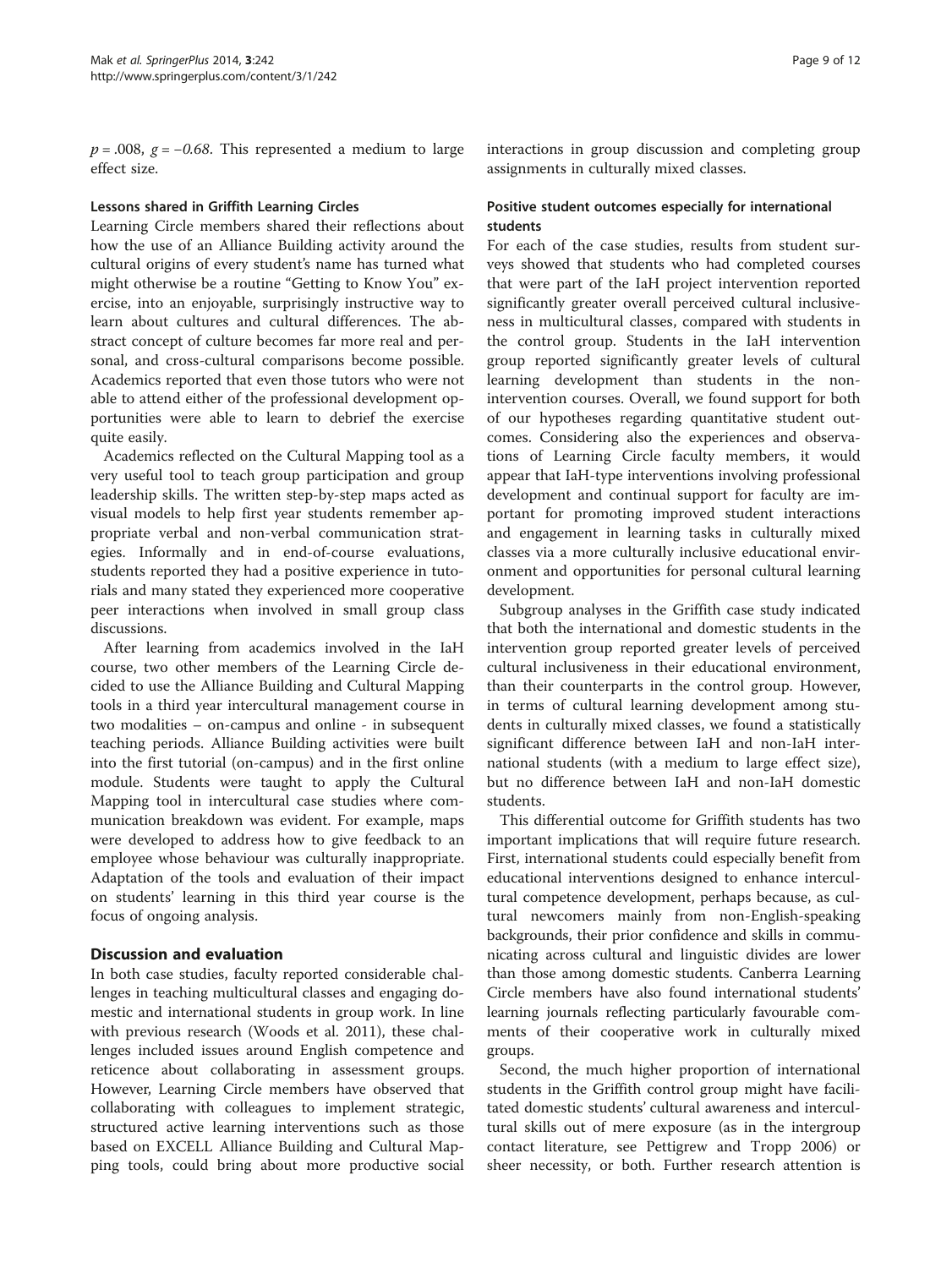needed to gain a better understanding of the experiences of domestic students, especially in relation to the nature of their interactions in multicultural group work.

We further note various methodological limitations in the evaluation of student outcomes in our case studies. The present quasi-experimental design made use of reallife courses; we cannot rule out that the control condition courses such as the tourism courses could also contain elements of intercultural learning in their curriculum. Future investigations could minimise potential confounding by comparing pre- and post-intervention student cohorts from the same course, and by using a pre- and postintervention design within the same cohort. Additional indicators of students' educational outcomes (such as engagement in learning and actual academic performance) and intercultural contact outcomes (such as intercultural friendships), could also be used. Further research could also use qualitative methods, including content analyses of reflective journals on cultural learning and focus groups with international and domestic students.

## Lessons from professional development and learning circles

The IaH project used a cross-institutional, cross-disciplinary community of practice approach to follow up on a oneday professional development workshop and to support academics in making curricular interventions that promoted an inclusive educational climate and facilitated intercultural learning. Both case studies have shown that while it was resource intensive to continually mentor academics engaged in the project, the Learning Circle approach enabled supportive peer-to-peer learning for academics committed to enhancing intercultural interactions in highly culturally diverse student cohorts.

However, faculty leaders at both business schools have noted the challenge of attracting and retaining Learning Circle members on "teaching-research" track, who were torn between wanting to improve teaching and learning practices, and at the same time needing to be research productive to maintain their academic appointments. The leaders were able to partly address this issue by encouraging and mentoring small groups of Learning Circle members to plan and conduct research around educational interventions, and to present their work at conferences and via collaborative research publications.

Another challenge was staff turnover and the large numbers of sessional tutors involved in teaching compulsory undergraduate courses. This suggests that considerable attention needs to be given to continual professional development of tutors. Given that tutorials were where students were taught Alliance Building and Cultural Mapping, tutors need to be taught the tools intensively and opportunities need to be provided for tutors to reflect on their use and to discuss where modifications need to be made so that learning and teaching is optimal.

## Institutional support in embedding intercultural competence development

The results reported here came from early systematic attempts to implement strategies to promote intercultural learning in the business classrooms of two Australian universities. A major challenge of implementing the teaching innovations has been engaging and sustaining faculty throughout the project and beyond. We have identified a need for providing an ongoing professional development opportunity, such as through intercultural training and learning circle support, in building intercultural capability in academics at all levels of appointment. This opportunity needs to model how curricular changes can be made and include practical support for faculty in making the changes. Discipline-based learning circles can provide a genuine opportunity for embedding intercultural competence development at various parts of a program of study.

Importantly, institutional requirements (of increasing students' intercultural capability via course content, teaching methods, and assessment) in program review and re-accreditation, could ensure that relevant curriculum changes are made and reviewed periodically. Crossdisciplinary sharing of intercultural learning innovations, via institutional as well as school-based fora and web resources, will further enhance the exchange of good practices vital for preparing graduates for culturally diverse and global workplaces.

## Conclusions

Business faculty reflections on the benefits of the Internationalisation at Home Project concur with survey results that support the hypotheses about positive student outcomes in terms of perceived cultural inclusiveness and cultural learning development. Moreover, the same patterns of findings have been identified in two case studies involving different disciplines in two Australian universities, and where faculty have adapted their learnings from the professional development and learning circles, in ways that suited their subject matter and personal teaching styles.

Overall, the IaH project implementation in multicultural group work at two business schools has resonated with previous research findings that the development of students' intercultural capability does not happen automatically in culturally mixed classes. Improvement in students' intercultural competence – whether they are domestic or international students – requires planned interventions through curriculum changes involving the embedding of intercultural competence development. The existing cultural diversity in the business student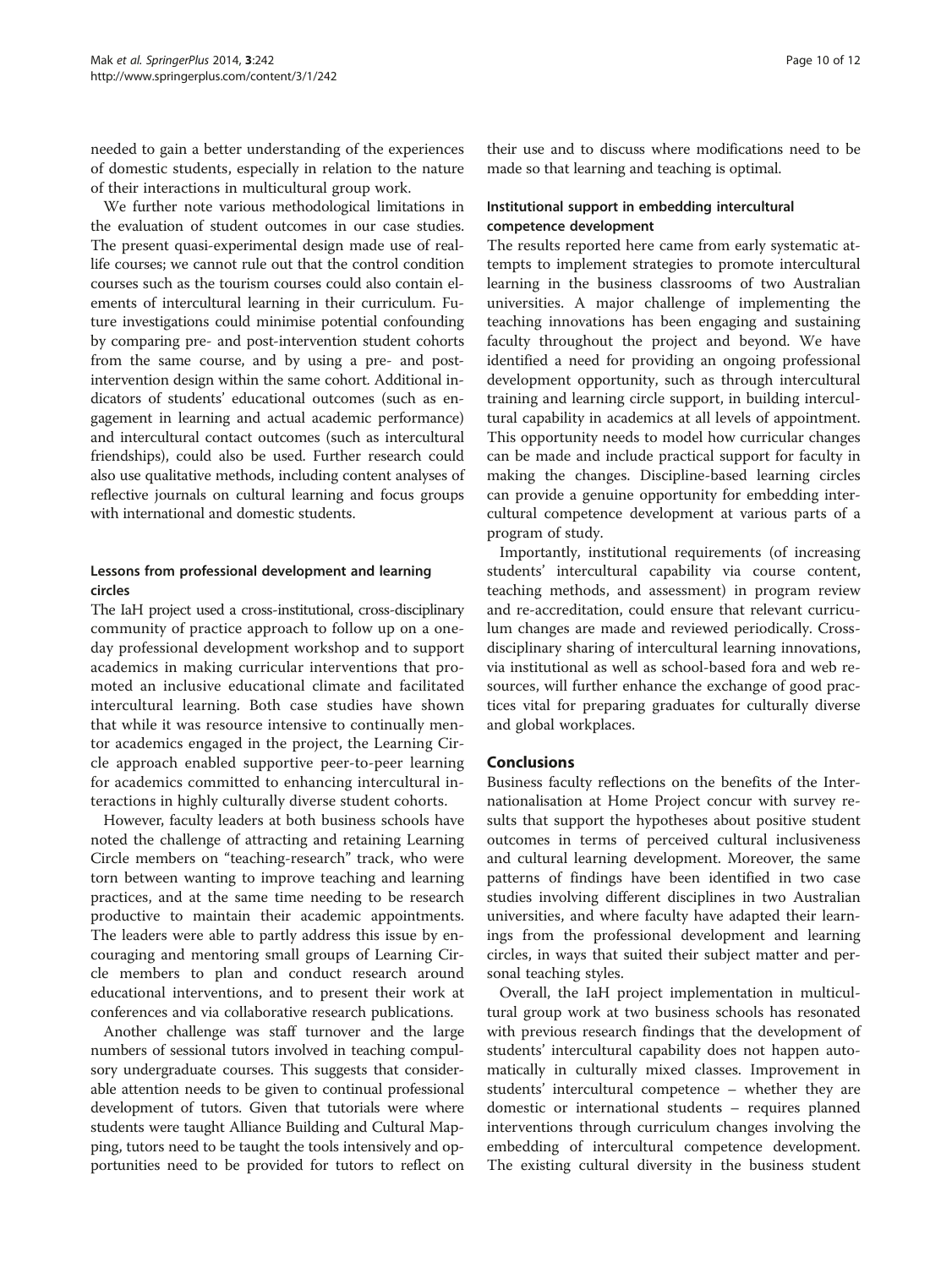<span id="page-10-0"></span>population affords real-life classroom opportunity for implementing active, experiential learning strategies vital for the development of cultural competence among both home and especially international students.

#### Competing interests

All authors declare that they have no competing interests.

#### Authors' contributions

ASM designed the project, carried out the survey, performed quantitative analysis, and drafted most of the manuscript. AD drafted the text description of Case 1. MCB drafted the text description of Case 2. All authors contributed to the writing of the overall discussion and evaluation, edited the manuscript, and read and approved the final manuscript.

#### Acknowledgements

Support for this publication has been provided by the Australian Government Office for Learning and Teaching (PP10-1810). The views expressed do not necessarily reflect the views of the Office for Learning and Teaching. The authors thank the Internationalisation at Home project team members, staff, and associates at the two business schools.

#### Author details

<sup>1</sup> Faculty of Health, University of Canberra, Canberra, ACT 2601, Australia. <sup>2</sup> Faculty of Business, Government and Law, University of Canberra, Canberra, ACT 2601, Australia. <sup>3</sup> Department of International Business and Asian Studies, Griffith University, Nathan Campus, Brisbane, QLD 4111, Australia.

#### Received: 6 January 2014 Accepted: 6 May 2014 Published: 12 May 2014

#### References

- Arkoudis S, Yu X, Baik C, Borland H, Chang S, Lang I, Lang J, Pearce A, Watty K (2010) Finding common ground: Enhancing interaction between domestic and international students. [http://www.cshe.unimelb.edu.au/research/](http://www.cshe.unimelb.edu.au/research/experience/docs/FindingCommonGround_web.pdf) [experience/docs/FindingCommonGround\\_web.pdf.](http://www.cshe.unimelb.edu.au/research/experience/docs/FindingCommonGround_web.pdf) Accessed 14 May 2014
- Atkinson RK, Derry SJ, Renkl A, Wortham D (2000) Learning from examples: instructional principles from worked examples research. Rev Educ Res 70(2):181–214
- Barker MC, Mak AS (2013) From classroom to boardroom and ward: developing generic intercultural skills in diverse disciplines. J Stud Int Educ 17(5):573–589, doi: 10.1177/1028315313490200
- Billing D (2007) Teaching for transfer of core/key skills in higher education: cognitive skills. High Educ 53:483–516
- Caruana V, Ploner J (2012) A Critical Review of Contemporary Practice and Educational Research in Internationalization Within the Business Education Subject Communities. The Higher Education Academy. [http://www.](http://www.heacademy.ac.uk/assets/documents/disciplines/business/Critical-Review-Internat-Caruana.pdf) [heacademy.ac.uk/assets/documents/disciplines/business/Critical-Review-](http://www.heacademy.ac.uk/assets/documents/disciplines/business/Critical-Review-Internat-Caruana.pdf)[Internat-Caruana.pdf.](http://www.heacademy.ac.uk/assets/documents/disciplines/business/Critical-Review-Internat-Caruana.pdf) Accessed 09 Dec 2013
- Crowther P, Joris M, Otten M, Tekkens H, Wachter B (2003) Internationalisation at Home: A Position Paper. [http://ceri.udistrital.edu.co/archivos/](http://ceri.udistrital.edu.co/archivos/estadoArteInternal/acompMEN2011/IaHPositionPaperEAIE2000.pdf) [estadoArteInternal/acompMEN2011/IaHPositionPaperEAIE2000.pdf.](http://ceri.udistrital.edu.co/archivos/estadoArteInternal/acompMEN2011/IaHPositionPaperEAIE2000.pdf) Accessed 14 May 2014
- Cushner K, Mahon J (2009) Developing the Intercultural Competence of Educators and Their Students. In: Deardoff DK (ed) The SAGE Handbook of Intercultural Competence. Sage, California
- Elkin G, Farnsworth J, Templar A (2008) Strategy and the Internationalisation of Universities. Int J Educ Manag 22(3):239–250
- Freeman M, Treleaven L, Ramburuth P, Leask B, Caulfield N, Simpson L, Ridings S, Sykes C (2009) Embedding the Development of Intercultural Competence in Business Education: Final Report to the Australian Learning and Teaching Council. [http://www.olt.gov.au/resource-library?text=intercultural%20](http://www.olt.gov.au/resource-library?text=intercultural%20 competence&solrsort=is_cck_field_year%20desc) [competence&solrsort=is\\_cck\\_field\\_year%20desc](http://www.olt.gov.au/resource-library?text=intercultural%20 competence&solrsort=is_cck_field_year%20desc). Accessed 09 Dec 2013
- Haggarty L, Postlethwaite K (2003) Action research: a strategy for teacher change and school development? Oxf Rev Educ 29:423–448
- Hall M, Ainsworth K, Teeling S (2012) Training and Assessment in Intercultural Competence: A Critical Review of Contemporary Practice in Business Education. [http://www.heacademy.ac.uk/assets/documents/disciplines/](http://www.heacademy.ac.uk/assets/documents/disciplines/ business/Aston_interculturalcompetence_criticalreview.pdf) [business/Aston\\_interculturalcompetence\\_criticalreview.pdf.](http://www.heacademy.ac.uk/assets/documents/disciplines/ business/Aston_interculturalcompetence_criticalreview.pdf) Accessed 09 Dec 2013
- Ho ES, Holmes P, Cooper J (2004) Review and Evaluation of International Literature on Managing Cultural Diversity in the Classroom: Report for the Ministry of Education and Education New Zealand. The University of Waikato, New Zealand
- Leask B (2009) Using formal and informal curricula to improve interactions between home and international students. J Stud Int Educ 13(2):205–221
- Lilley K, Barker M, Harris N (2014) Conceptualising the global citizen in the 21<sup>st</sup> century business school. J Int Educ Bus 7(1):72–84
- MacNab BR, Worthley R (2012) Individual characteristics as predictors of cultural intelligence development: the relevance of self-efficacy. Int J Intercultural Relat 36(1):62–71, doi:10.1016/j.ijintrel.2010.12.001
- Mak A (2010) Enhancing academics' capability to engage multicultural classes and internationalize at home. Int J Teach Learn Higher Educ 22(3):365–373
- Mak AS (2011) Facilitating Intercultural Interactions to Enhance International students' Psychosocial Adjustment. In: InPsych: The Bulletin of the Australian Psychological Society. pp 16–17, [http://www.psychology.org.au/Content.](http://www.psychology.org.au/Content.aspx?ID=3931) [aspx?ID=3931](http://www.psychology.org.au/Content.aspx?ID=3931). Accessed 09 Dec 2013
- Mak AS (2012) Embedding intercultural competence development in the psychology curriculum. Psychol Learn Teach 11(3):365–369, doi: 10.2304/ plat.2012.11.3.365
- Mak AS, Buckingham K (2007) Beyond communication courses: are there benefits in adding skills-based EXCELL sociocultural training? Int J Intercultural Relat 31:277–291, doi: 10.1016/j.ijintrel.2006.02.002
- Mak AS, Kennedy M (2012) Internationalising the student experience: preparing instructors to embed intercultural skills in the curriculum. Innov High Educ, doi: 10.1007/s10755-012-9213-4
- Mak AS, Westwood MJ, Barker M, Ishiyama FI (1998) Developing sociocultural competencies for success among international students: The ExcelL programme. J Int Educ 9:33–38
- Mak AS, Barker M, Logan G, Millman L (1999a) Benefits of Cultural Diversity for International and Local Students: Contributions from an Experiential Social Learning Program. In: Davis D, Olsen A (eds) International Education: The Professional Edge. IDP Education Australia, Sydney
- Mak AS, Westwood MJ, Ishiyama FI, Barker MC (1999b) Optimising conditions for learning sociocultural competencies for success. Int J Intercultural Relat 23:77–90, doi: 10.1016/s0147-1767(98)00026-1
- Mak AS, Barker M, Woods P, Daly A (2013) Developing intercultural capability in Business faculty members and their students. Int J Org Divers 12(1):49–59
- Mak AS, Brown P, Wadey D (2014) Contact and attitudes towards international students in Australia: intergroup anxiety and intercultural communication emotions as mediators. J Cross-Cult Psychol 45(3):491–504, doi: 10.1177/ 0022022113509883
- McLoughlin C (2011) Inclusivity and alignment: principles of pedagogy, task and assessment design for effective cross-cultural online learning. Distance Educ 22:7–29, doi: 10.1080/0158791010220102
- OECD (2012) Education at a Glance 2012: OECD Indicators. [http://www.oecd.org/](http://www.oecd.org/edu/eag2012) [edu/eag2012](http://www.oecd.org/edu/eag2012). Accessed 09 Dec 2013
- Paige RM, Goode ML (2009) Cultural Mentoring: International Education Professionals and the Development of Intercultural Competence. In: Deardoff DK (ed) The SAGE Handbook of Intercultural Competence. Sage, California
- Pettigrew TG, Tropp LR (2006) A meta-analytic test of intergroup contact theory. J Pers Soc Psychol 90:751–783, doi: 10.1037/0022-3514.90.5.751
- Sanderson G (2008) A foundation for the internationalization of the academic self. J Stud Int Educ 12:276–307
- Summers M, Volet S (2008) Students' attitudes towards culturally mixed groups on international campuses: Impact of participation in diverse and nondiverse groups. Stud High Educ 33:357–370
- Thompson J, Byrnes D (2011) A more diverse circle of friends. Multicult Perspect 13:93–99, doi: 10.1080/15210960.2011.571552
- Volet SE, Ang G (2012) Culturally mixed groups on international campuses: an opportunity for inter-cultural learning. Higher Educ Res Dev 31(1):21–37
- Ward C (2006) International Students: Interpersonal, Institutional and Community Impacts: Update of the 2001 Literature Review. Ministry of Education, Wellington
- Ward C, Masgoret AM (2004) The Experiences of International Students in New Zealand. Report on the Results of the National Survey. The Ministry of Education, Wellington
- Westwood MJ, Mak AS, Barker M, Ishiyama I (2000) Group procedures and applications for developing sociocultural competencies among immigrants. Int J Adv Couns 22:317–330